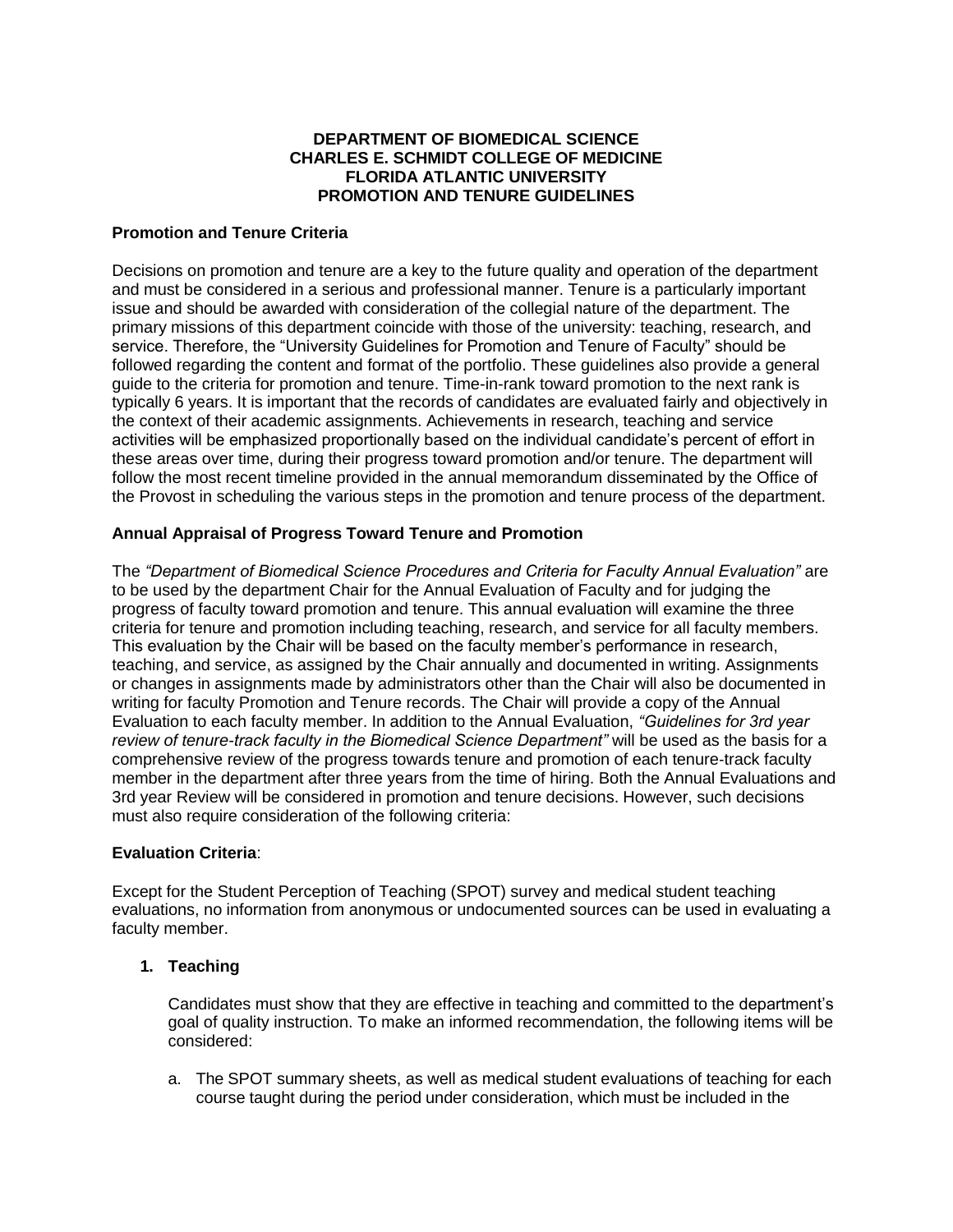portfolio in addition to the Teaching and Evaluation Table, as described in the "University Promotion and Tenure Portfolio Preparation" guide. Particular attention will be given to the items that relate to the quality of instruction and the rating of the instructor in relation to the departmental mean for items #20 and #21 of the SPOT surveys. Additional items from the SPOT survey, such as the level and size of the class and the availability of the instructor outside of class, may be taken into account.

- b. Special circumstances associated with the faculty member's teaching may also be taken into account. Examples include: (i) the development of new courses including participating in the writing of Problem Based Learning cases for medical students, (ii) teaching of complex material that requires extra preparation, (iii) course directorship in the medical curriculum.
- c. Student research supervision, advising, directing undergraduate and graduatestudents in research and/or non-research Directed Independent Study, supervising laboratory research of masters, doctoral and medical students, and participation as a Thesis or Dissertation Committee member.
- d. Training of post-doctoral fellows is also considered teaching and ismeritorious.
- e. Peer reviews of teaching are required; the minimum requirement is for two reviews within the past two years, one of which must have been conducted within twelve months prior to the submission of the portfolio. The review will normally include an in‐class observation and a review of other materials, e.g., syllabus, or copies of tests and quizzes. Candidates are advised to specifically address any below average teaching evaluations in their portfolio.

#### **2. Research and other creative activities**

Candidates must show that they are effective in and committed to the high-quality research. It is essential that candidates demonstrate that they have been successful in developing an independent research program and in obtaining sufficient funding to maintain this program. The following elements will be considered:

- a. The quality and numbers of biomedical research publications will serve as a measure of research productivity. Publications should be listed in appropriate categories; books, peer-reviewed papers in journals, peer-reviewed papers in proceedings of meetings, book chapters, and patent applications. Publications that are not peer‐reviewed must be listed separately. Any papers submitted ("in press" or "under review") shall be also listed. Evidence should be provided to show that an "in press" manuscript has been accepted for publication by the journal. Papers listed as "under review" will carry less weight. It is acknowledged that different sub-specialties achieve different impact factors and different publication rates. High impact factor journals will be given special consideration. Specific sub-specialty journals generally receive lower impact ratings than general areas but quality papers in the given sub-specialty area are still noteworthy. First author, and corresponding author listings are given more weight than secondary author positions. Invited review articles are meritorious as scholarly research but will be given less weight than research publications.
- b. Non‐written presentations such as invited seminars, colloquia, contributed talks, and posters, will also be considered a component of research productivity. Invitedconference talks should be identified as such and will be given greaterweight.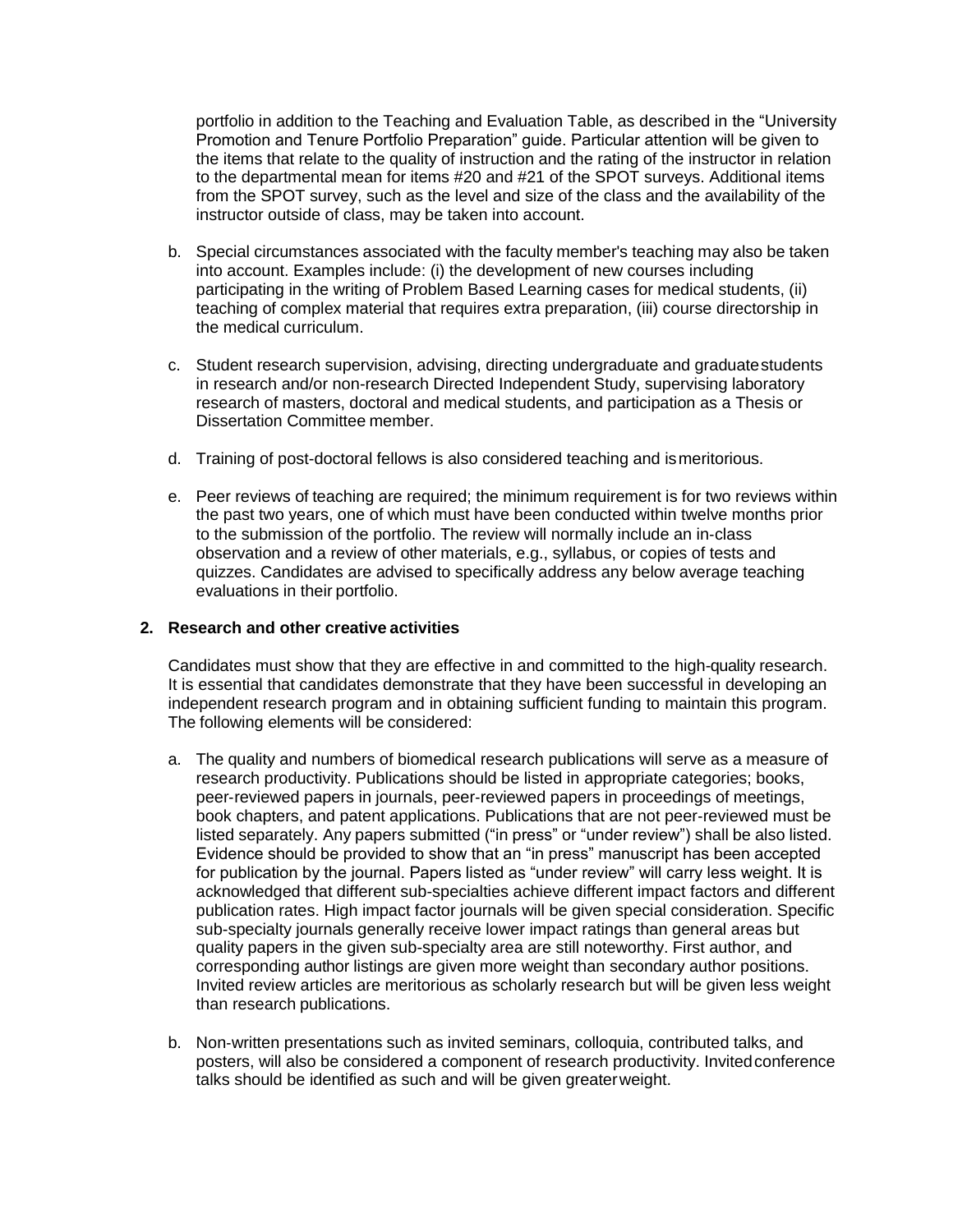c. It is to be expected that candidates will have made serious and professional efforts to secure external funding through federal, competitive research grants to support their research or other scholarly activities. The greatest credit will be given for competitive research grants to support research or other scholarly activities. In particular, this includes all competitive, multi-year research grants from Federal Agencies or National Foundations such as the NIH, NSF, DoD, DoE, EPA, the American Cancer Society and American Heart Association. However, grants from other sources including Florida Department of Health and local foundations such as the Florida affiliate of AHA also will be given credit.

Other mechanisms for funding scholarly research may be given credit as well including (i) contracts or grants from industry (ii) equipment grants, (iii) travel grants, (iv) teaching or training, and laboratory development grants, (v) arrangements with other institutions or companies to support the research of departmental graduate students. If a faculty member receives support from a grant on which they are not listed as Principle Investigator (PI) it is essential that the PI provide documentation regarding the contribution of the candidate to writing the grant and their role in the research conducted under the grant.

d. Other considerations for research productivity include awards, invited presentations, and training and supervision of PhD, MS, and other students, and of fellows and post-docs, engaged in research work.

## **3. Service**

Candidates must show that they are effective in and committed to the department's mission of service within the College of Medicine and University as well as to the community and profession. Service to professional organizations will also be considered, and this will also be taken to reflect the candidate's recognition within the scientific community. With the goal of making an informed recommendation, the following will be taken into account:

- a. Active participation in the governance of professional organizations such as those that are part of the Federation of Societies for Experimental Biology. Examples of such participation are: (i) being an officer in the society, (ii) organizing international meetings or symposia, (iii) organizing or Chairing sessions in meetings, (iv) reviewing journal publications, (v) editing a journal.
- b. Engaging in the review of research grants for a Federal Agency such as NIH, NSF, or Department of Defense. Long-term membership of a grant review body will be weighted most highly but ad hoc membership will also be considered. Reviewing research grant applications for national foundations such ACS and AHA will be noted but weighted less.
- c. The activities of the faculty member in serving on departmental, college, or university‐ wide committees will be taken into account. This will include any activity that requires an investment of the faculty member's time and contributes to the management and intellectual life of the department, college, or university. The criteria for evaluating these activities are the amount of time required and the gravity of the decisions being considered. Typically, new Assistant Professors will have only a modest assignment in service while setting up their laboratories and developing courses and grant applications, however evidence of consistent, responsible performance of some service is required for promotion to Associate Professor.
- d. Community activities also can be used in assessing service. Examples are: (i) participation in science fairs, (ii) speaking with high school students about current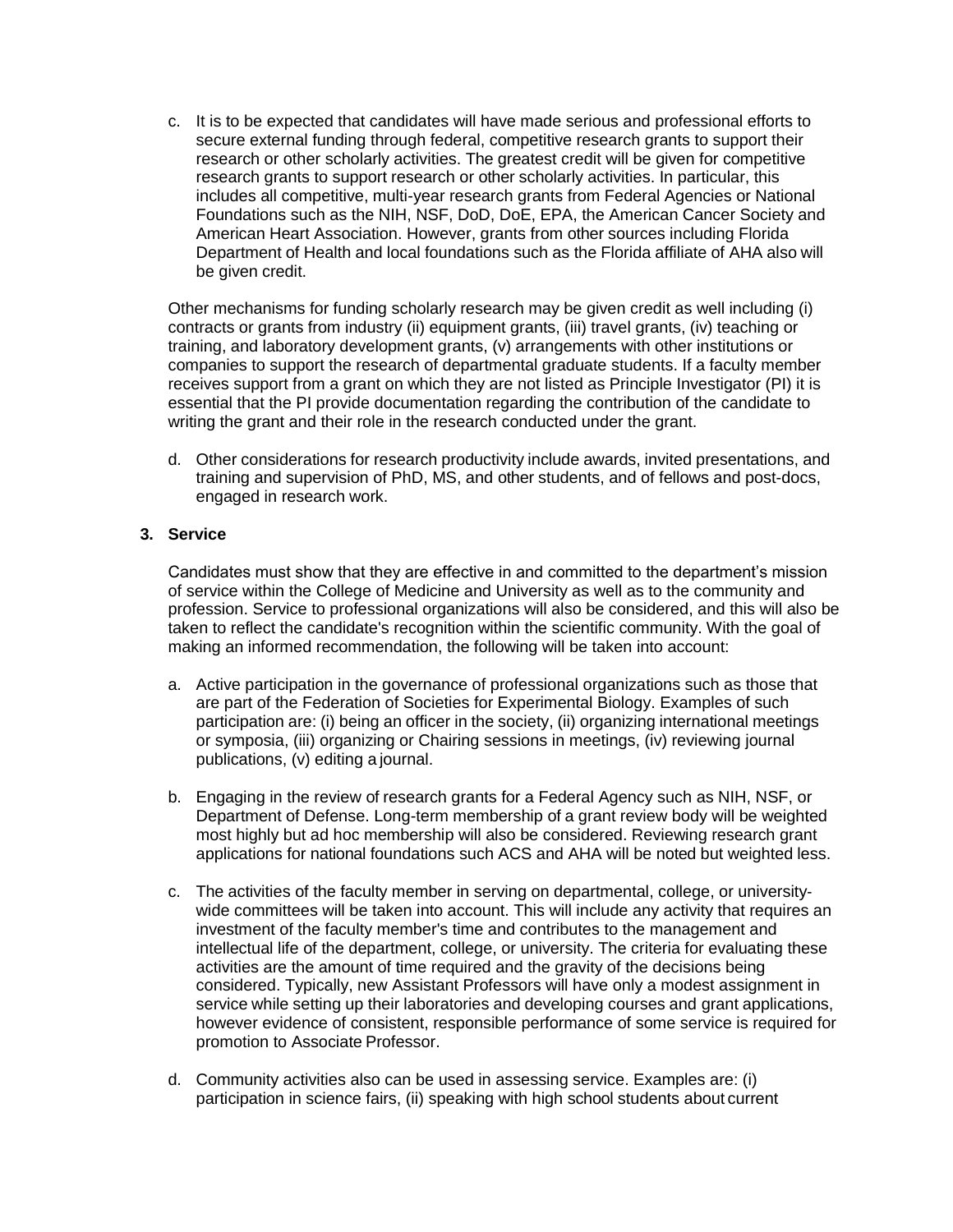biomedical science and careers in the field, (iii) encouraging minority participation in university activities, (iv) establishing contacts with local industry and research institutes such as Scripps Florida.

e. Efforts to encourage members of the community to make donations to the department or to the FAU foundation for the development of biomedical research or education.

# **Collegiality**

Collegiality should be considered to be a positive criterion in promotion and tenure considerations at FAU and is emphasized in the document "Guidelines for Appointment, Promotion and Tenure of Faculty" from the Provost's office.

### **Criteria for Appointment, Promotion or Tenure**

For promotion and/or tenure, faculty must have acceptable annual evaluations in teaching, research, and service over an appropriate time period, and demonstrate distinction in research, teaching or service. Criteria will be considered according to the assigned effort distribution. There are multiple routes to promotion, and recommendations for promotion may be based on evidence that the candidate has achieved distinction in one category of evaluation while continuing to be active, competent, and effective in the other assigned areas. Evidence for distinction includes, but is not limited to, internal and external awards obtained for research, teaching, or service. Any route to promotion must involve research. For example, if a candidate applies for promotion to Professor based on teaching, they need to demonstrate that, in addition to being a good teacher, they have made scholarly contributions to teaching.

## **Professor**

Promotion to Professor is largely based on accomplishments since promotion to Associate, and the record should demonstrate additional career achievements since that time. The criteria for promotion to the rank of Professor are:

- 1. National or international distinction as an independent biomedical scientist as evidenced by a strong publication record in peer reviewed journals and/or publication of scholarly books, and at least 3 letters (or the minimum number of letters defined by the current Provost's memorandum at [http://www.fau.edu/provost/faculty/promotion-tenure.php\)](http://www.fau.edu/provost/faculty/promotion-tenure.php) provided by acknowledged leaders in the candidate's field. These letters must be supplied by experts at the rank of Professor, from outside this university, who are not closely associated with the candidate. The list of potential reviewers will be compiled by the Chair in consultation with senior faculty in the candidate's area of expertise (Associate or Full Professors). These consultants may be faculty in the Department, or in other university departments if expertise within the department is not available. The list of referees will be provided in writing to the candidate, who will review this list for conflict of interest, or evidence that suggested reviewers do not have the necessary expertise in the candidate's field, and are therefore not qualified. Active service in the scientific community will also be considered as evidence of national distinction in research. This may include election to office or as a fellow or officer in professional organizations, director/organizer of a program or meeting, and membership on editorial boards and grant review panels.
- 2. Research support from recognized federal and state agencies, corporations and/or foundations over a period of time. Ability to sustain a research program as a Principal Investigator is a significant consideration and should be demonstrated by consistent multi‐ year funding from Federal Agencies or National Foundations. Examples of such agencies are indicated on pages 2-3.
- 3. A record of consistently and effectively performing teaching assignments over several years,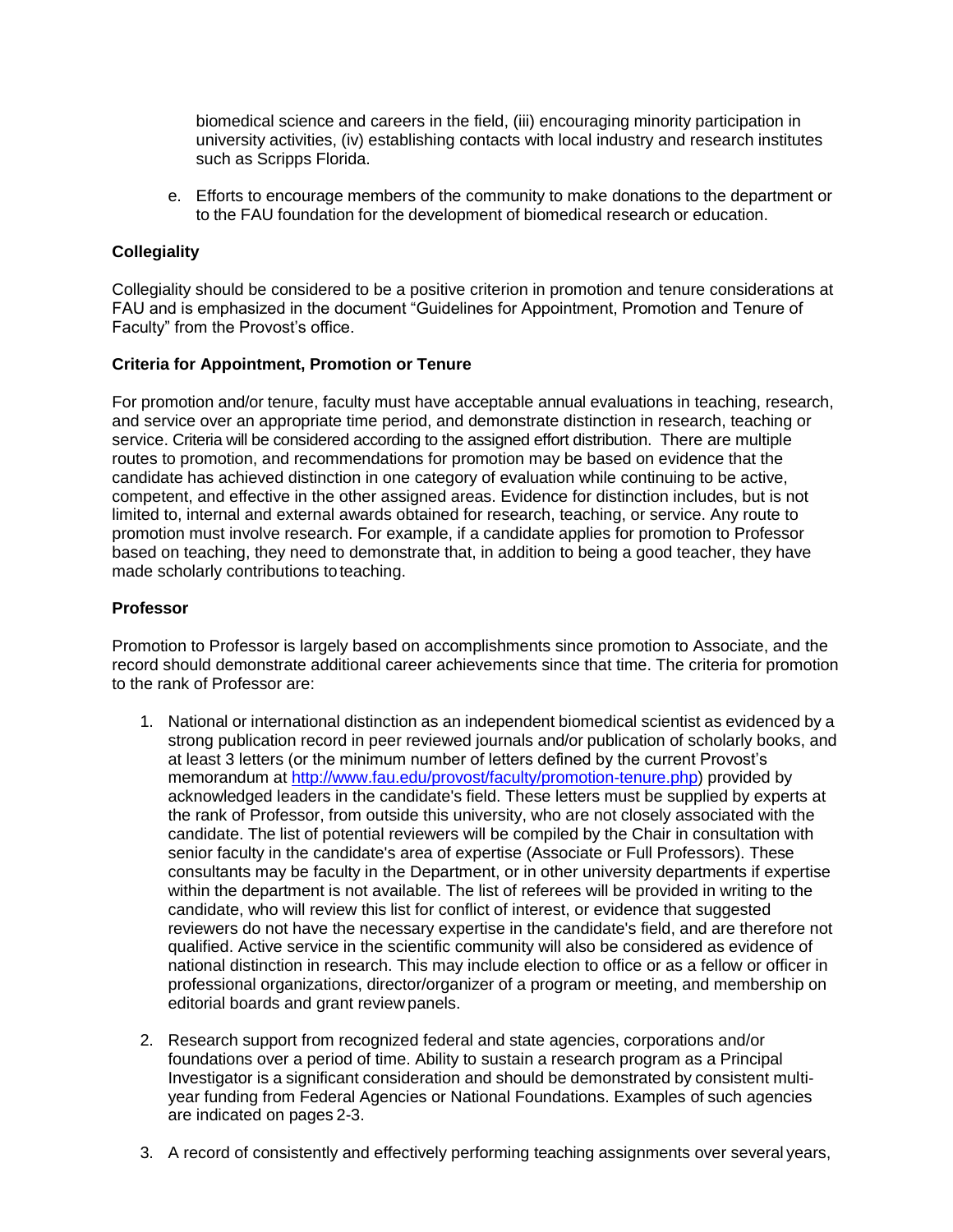as documented by student evaluations. Peer evaluations, development of new courses, educational programs, or novel teaching methods, will also be considered.

- 4. A documented record of consistent and effective service to the university and the community. Though not required, up to 2 letters from colleagues at FAU or members of the community may be included to address specific contributions made toservice.
- 5. A record of guiding masters and doctoral students to the successful defense of their theses and dissertations. Training of postdoctoral fellows is also considered meritorious. In terms of supervision of dissertation students, limitations in PhD student enrollment will be taken into consideration, as long as there are no College of Medicine PhD programs that permit direct recruitment and admission of students.

Promotion to Professor may be based on different patterns of significant accomplishment, and evaluation will accommodate the variations in faculty assignment and activity within the rank of Associate Professor. Although customarily the primary basis for promotion in the department is the record of accomplishments made in research, occasionally an individual who does not meet the criterion of distinction in research, but who has achieved distinction in teaching and service, may be considered for promotion to Professor. The annual assignment record will reflect the efforts directed to these areas.

#### **Associate Professor**

The criteria for promotion to the rank of Associate Professor are:

- 1. A demonstrated record of research or scholarly achievement, normally as evidenced by publication of refereed papers, scholarly books, and the ability to obtain research grants as a Principal Investigator while at FAU. Active service in professional organizations and the scientific community also will be given consideration in this category of evaluation.
- 2. A clear demonstration that the candidate has made the transition to an independent researcher as evidenced by a continuous record of independent publications. Also, as described in the "University Promotion and Tenure Portfolio Preparation" guide, at least 3 letters (or the minimum number of letters defined by the current Provost's memorandum at [http://www.fau.edu/provost/faculty/promotion-tenure.php\)](http://www.fau.edu/provost/faculty/promotion-tenure.php) from referees outside FAU who are acceptable to the Chair (based on expertise in the candidate's research area). These should not come from persons closely identified with the candidate (such as graduate advisors and post-doctoral mentors) so as to be objective. Letters from advisors, mentors and other colleagues can be included in addition to the required number of outside letters. The required letters must be supplied by experts at the rank of Associate or Full Professor, from outside this university. The list of potential reviewers should be compiled by the Chair in consultation with senior faculty in the candidate's area of expertise (Associate or Full Professors). These consultants may be faculty in the department, or in other university departments if expertise within the department is not available. The list of potential referees will be provided in writing to the candidate, who will review this list for conflict of interest, or evidence that the reviewers do not have sufficient expertise in the candidate's field and are therefore not qualified. Up to 2 letters from research collaborators or colleagues at FAU may also be included.
- 3. A record of consistently and effectively performing teaching assignments over several years, as documented by student evaluations. Peer evaluations, development of new courses, educational programs, or novel teaching methods, will also be taken into consideration.
- 4. Supervision of the research of graduate students to the successful defense of their thesis or dissertation. In terms of supervision of dissertation students, limitations in PhD student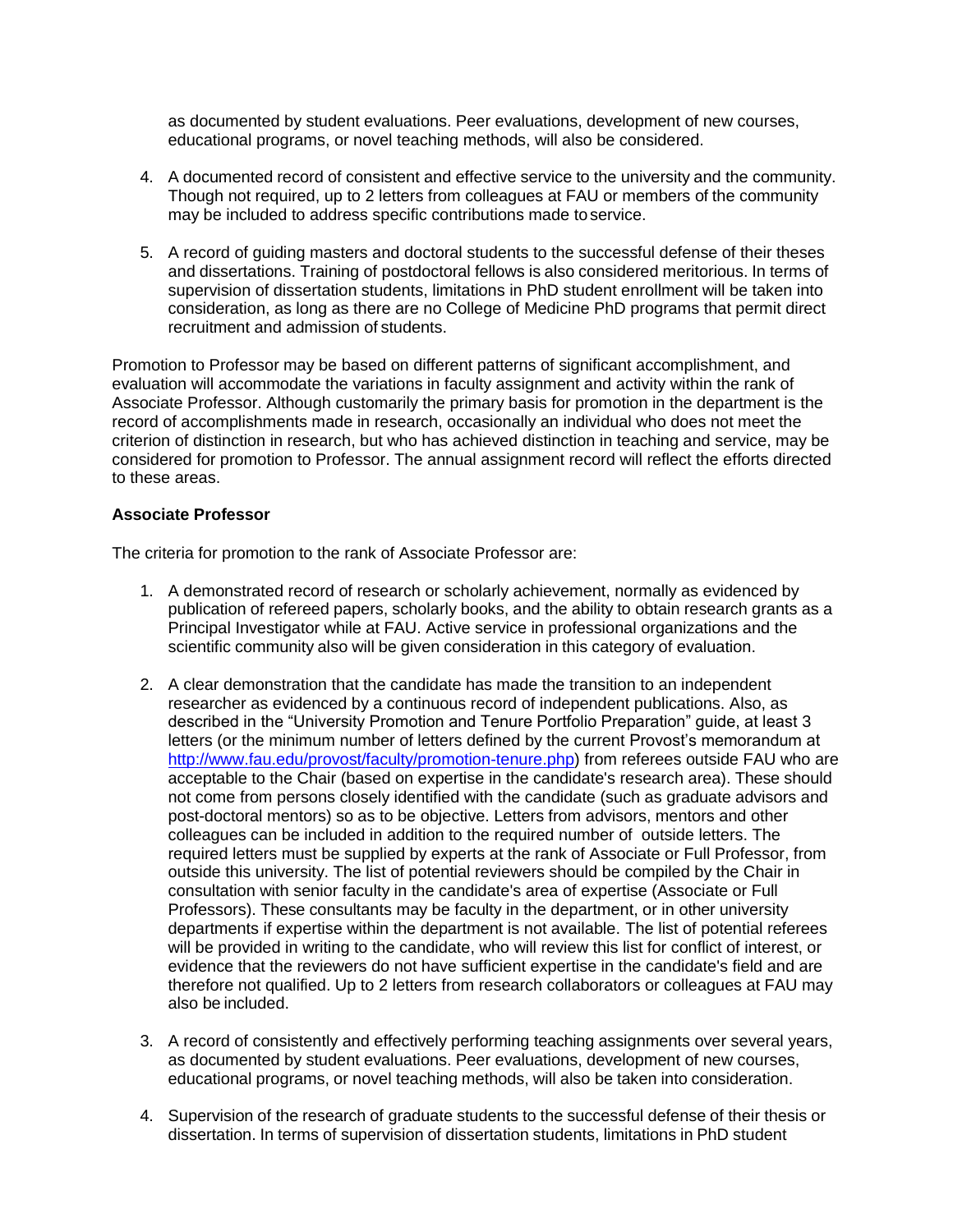enrollment will be taken into consideration, as long as there are no College of Medicine PhD programs that allow the department to directly recruit and admit students.

5. A commitment to and record of service within the university as demonstrated by committee work, and/or external service through participation with public schools, or community agencies and events. Though not required, up to 2 letters from colleagues at FAU or members of the community may be included to address specific contributions made to service.

### **Assistant Professor**

For hiring candidates at the rank of Assistant Professor (tenure-track) the criteria are:

- 1. Experience beyond the PhD degree, such as postdoctoral experience, with a good research record (publications etc.).
- 2. Evidence of the ability to be an effective teacher.
- 3. Interest in being a productive, collegial colleague and professional in the field of academic biomedical science.

#### **Tenure**

Criteria for tenure are the same as those for promotion to the rank of Associate Professor, keeping in mind that awarding of tenure implies a commitment by the university and the department that the individual and departmental colleagues expect to co‐ exist in a mutually collegial manner for the remainder of their professional careers.

As indicated in the University Guidelines, *"Promotion is based on accomplishments to date, but tenure recommendations are based on collegial judgments about the likelihood that the candidate will make continuing contributions to the institution and discipline."* The awarding of tenure is not a simple summing of annual evaluations. The awarding of tenure is based upon the judgment that the person will have a lifelong commitment to scholarship and teaching at the University level and to sharing in the tasks, activities and goals of the Department/School, College and University. Therefore, the awarding of tenure should be viewed as the most important decision of the departmental faculty members*.* A faculty member hired as Associate Professor or Professor without tenure must demonstrate the ability to maintain and extend his or her research, scholarly or creative activities while at FAU.

### **Criteria for Promotion of Non-Tenure Earning Faculty**

Non-tenured assistant professors, associate professors and professors are those that hold nontenure earning, regular, full-time faculty appointments, and whose annual assignments include teaching, research, and service. Research Faculty members are those who hold non-tenure earning, regular, full-time faculty appointments, and whose annual assignment is to engage in research activities. Research Faculty members are not typically required to teach or perform service.

Research Faculty will be evaluated for promotion in terms of their specific achievements in the area of research, although voluntary contributions made to other areas will be considered meritorious. Participation in the research training of undergraduate and/or graduate students is expected.

Promotion requirements from one rank to the next will be comparable to those accomplishments in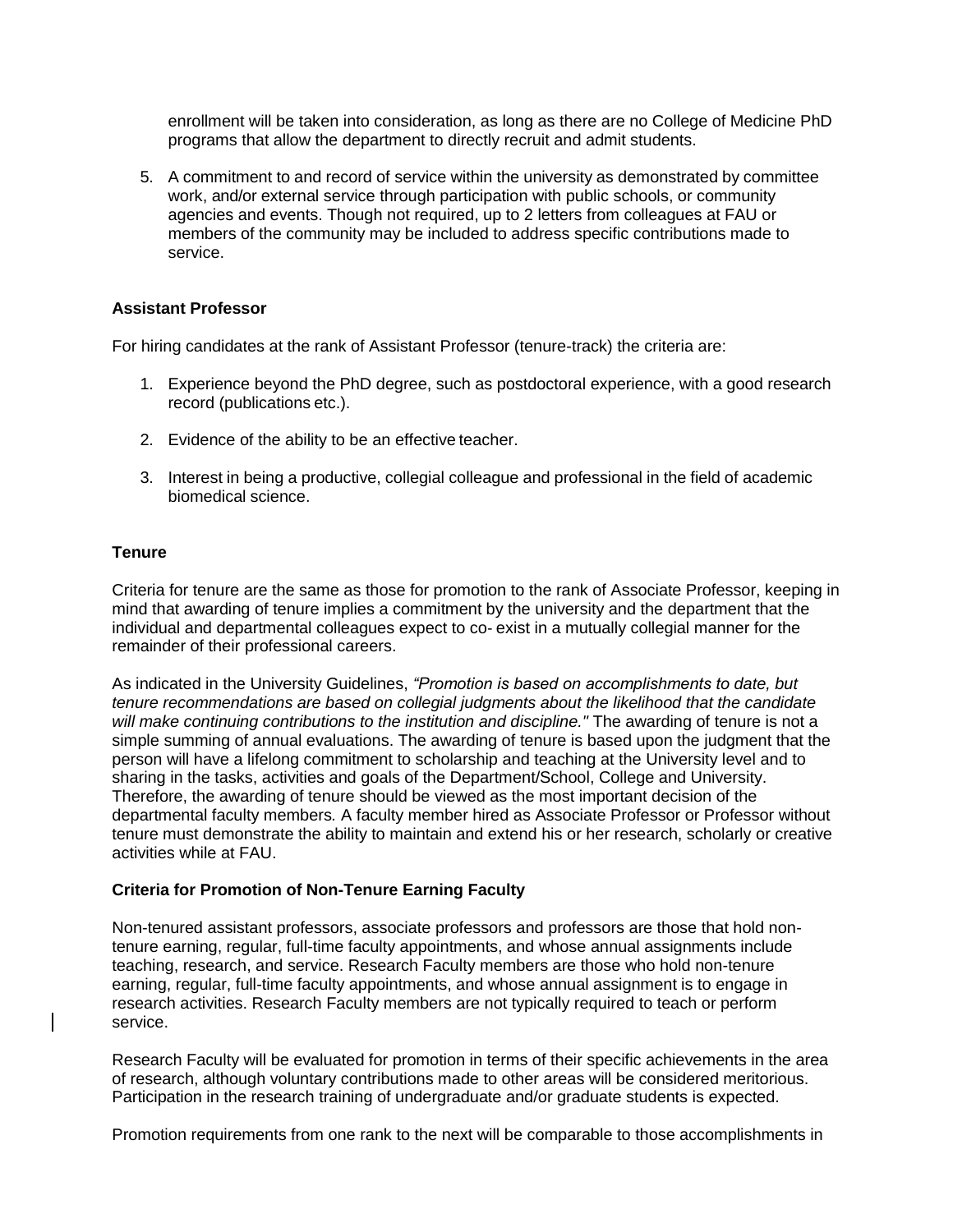research outlined above for tenure-track appointments, including time-in-rank. Credit may be given for time-in-rank at other institutions, although candidates must have at least 3 years of continuous employment at FAU. Credit given for time-in-rank at other institutions is considered solely at the discretion of the Provost (or designee), and a request to consider this must be directed to the Provost, through the Dean, prior to assembling the portfolio and NO LATER than the first week of the academic year. Early promotion will be considered on a case-by-case basis if candidates have demonstrated significant research achievements, particularly in terms of securing independent grant funding.

Promotion timelines and portfolios will follow those described for Non-Tenure track faculty, as detailed in the annual memorandum disseminated by the Office of the Provost, and the *"University Promotion and Tenure Portfolio Preparation"* guide. The Chair will conduct annual performance evaluations of Non-Tenured Faculty, as well as Research Faculty who are fully supported by research grants as independent Principal Investigators. For those research faculty who are supported on research grants to tenured or tenure-track faculty members, the supervising faculty member will provide annual evaluations and submit these to the Chair. These evaluations will be included in Research Faculty promotion portfolios.

# **Assistant Professor (Non-Tenure Track)**

Appointment to the rank of full-time Assistant Professor requires a departmental vote, and the qualifications for appointment include:

- a. A doctoral degree (Ph.D., M.D., DVD, or equivalent) and successful completion of a postdoctoral training program.
- b. Evidence of the ability to be an effective teacher, perform meritorious research or other scholarly activity, and contribute to service within the university and/or in external activities.
- c. Demonstrated interest in being a productive and collegial professional in the field of graduate and/or medical education and/or biomedicalscience.

For promotion, Non-Tenure Track faculty must have acceptable annual evaluations in teaching, research, and service since their last promotion/appointment, and demonstrate distinction in one or more of these areas. Promotion recommendations may be based on evidence that the candidate has achieved distinction in one category while continuing to be active, competent, and effective in other assigned areas. Review will take into account the annual assignments in terms of percent effort devoted to research, teaching and service, with research as an essential component of the assignment in the Department. Promotion requirements from one rank to the next will becomparable to those accomplishments outlined above for tenure-track appointments, including time-in-rank. The Chair will conduct annual performance evaluations of Non-Tenure Earning Faculty. As specified in the Provost's memorandum for "Non-Tenure-Track Portfolio Guidelines", at least 3 letters (or the minimum number as defined by the current Provost's memorandum at [http://www.fau.edu/provost/faculty/promotion-tenure.php\)](http://www.fau.edu/provost/faculty/promotion-tenure.php) from referees outside of FAU (same rank or higher than the promotion under consideration) are required for all non-tenured promotions, and these can address either research or teaching, depending on the candidate's assignments. In addition, internal letters from within FAU should be included (2 are recommended), from those familiar with the candidate's work and contributions to the unit. These should specifically address accomplishments in the other assignmentareas.

### **Associate Professor (Non-Tenure Track)**

1. Research: Candidates must show evidence of exceling in assigned research activities since appointment as an Assistant Professor. Evidence of achievement may include a continuing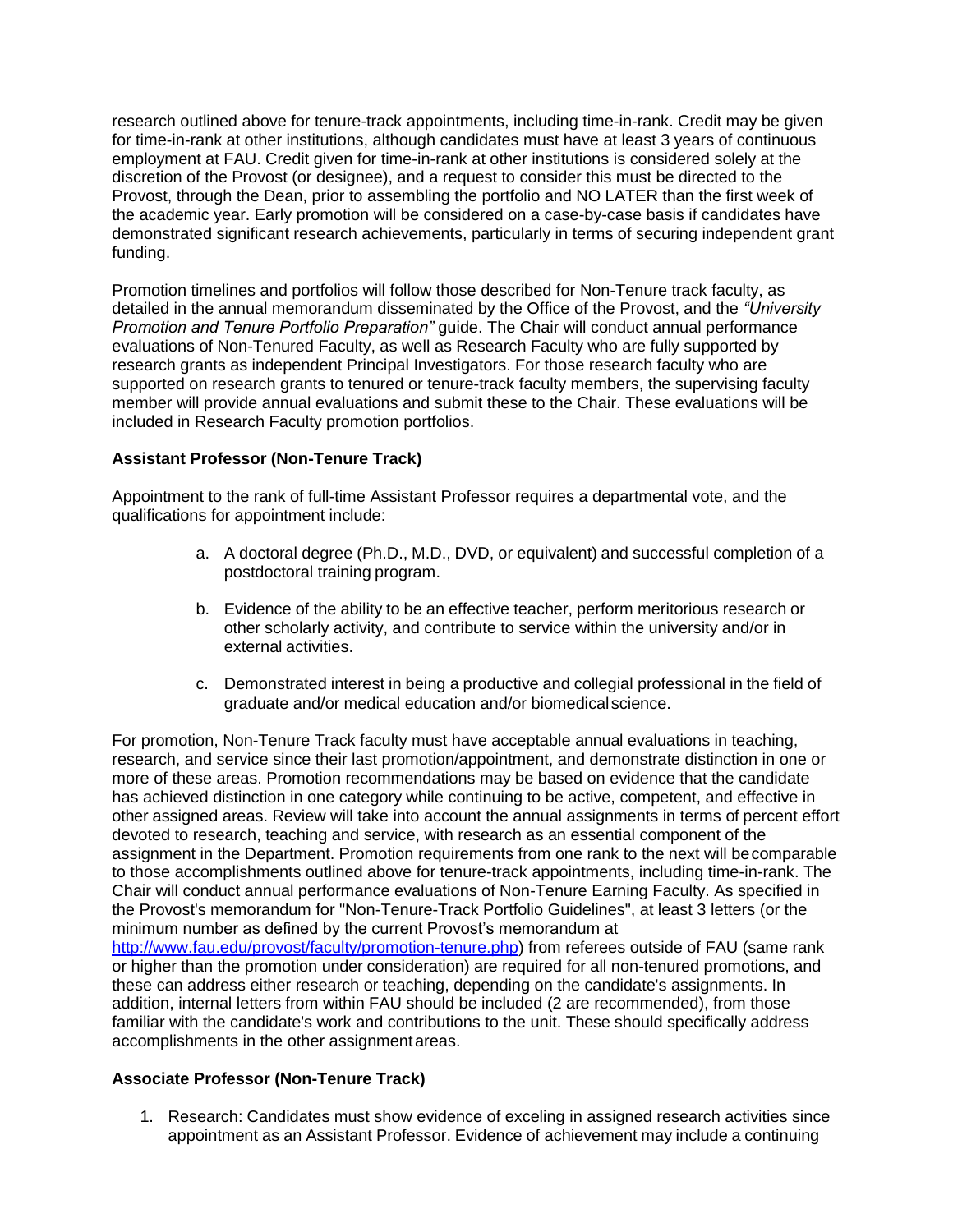record of peer-reviewed publications, presentations at national or international meetings, and professional activities such as manuscript review and participation in the organization of meetings/symposia. Participation in the development and submission of grant proposals that result in extramural awards will be given significant weight, particularly if the candidate is a Co-Investigator, Co-PI, or PI on such an award. A consistent record of contributing to undergraduate and/or graduate research education through supervision of undergraduate and/or graduate student research and service on student thesis committees is also expected.

- 2. Teaching: Candidates must demonstrate a strong record of accomplishments in teaching since their appointment as Assistant Professor. Teaching activities can include direct teaching through lectures or small groups, curriculum development or revision, student advising, course directorship, educational leadership, educational administration, and learner assessments. Evaluation of teaching performance will take into consideration the same items noted above for tenure-track faculty. In addition, candidates may be evaluated in the category of educational scholarship. Evidence of educational scholarship includes responsibility for design, organization, coordination, and evaluation of high-quality courses. Additional demonstration of scholarship includes, development of texts, software, or other educational aids, development of educational seminars or faculty workshops, securing funding for educational projects, peer-reviewed educational publications, mentoring junior faculty in teaching, and invitations to advise faculty in teaching methods in other Colleges or institutions.
- 3. Service: Candidates must have a demonstrated record of service within the university as demonstrated by committee work, and/or external service through participation with public schools, or community agencies and events. Service may also include activity in professional organizations, including manuscript review for journals, participation on editorial boards, chairing symposia, and organizing scientificmeetings/events.

# **Professor (Non-Tenured)**

Promotion to Professor is largely based on accomplishments since promotion to Associate Professor. The record should demonstrate additional, substantial career achievements in assigned areas since that time. The candidate must show evidence of having exceled in the area of greatest assigned effort, while performing commendably in all other assignments. While 3 external letters are required, more than 3 are recommended.

- 1. Research: For those candidates with major assignments in research, substantial achievement in independent research is the primary consideration. The most significant factor will be demonstrated success in obtaining extramural research grants as an independent Principal Investigator. The candidate is additionally expected to have established a national/international reputation, with a consistent record of peer-reviewed journal publications or chapters/textbooks, and a record of presentations at other institutions and national/international meetings. Professional service as a member of an editorial board or grant review panel, as an officer in a professional organization, and in organizing meetings or symposia will also be considered. A consistent record of service on student thesis and/or dissertation committees is also expected.
- 2. Teaching: Candidates with major assignments in teaching since their prior promotion must show evidence of additional significant achievements in teaching, instructional innovation, and educational scholarship. In additional to the activities listed for promotion to Associate, candidates for Professor are expected to have participated in leadership activities in educational programs, and to have disseminated their work nationally through meetings and publications. At least 2 internal letters addressing teaching achievements should be provided, with more recommended.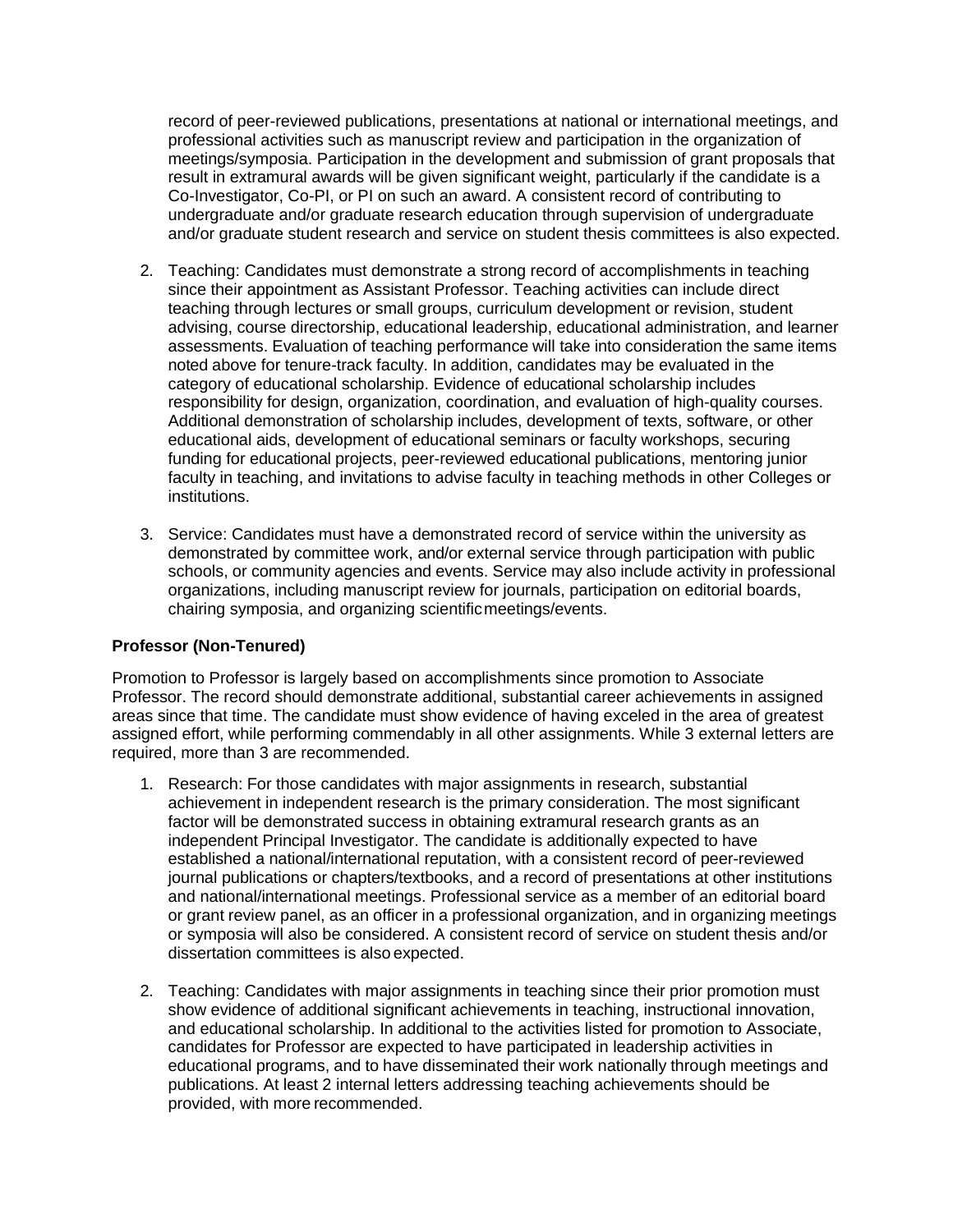3. Service: Evidence of leadership in the area of service is expected. Examples of exceptional service include active participation in the governance of professional organizations, engaging in the review of research grants, serving as program officer for national and international meetings, serving on or leading departmental, college, or university-wide committees and initiatives, and commendable participation in community service or other volunteeractivities.

### **Research Faculty (Non-Tenure Earning)**

### **Assistant Research Professor**

Candidates are required to hold a PhD degree, and have at least 3 years of post-doctoral research experience at the university level. Research activity will be demonstrated by publications in peerreviewed journals or chapters/textbooks, and presentations at national or international meetings. Professional service, such as serving as a manuscript reviewer for journals, will also be considered. Candidates are expected to have participated in the research training of undergraduate and/or graduate students. Candidates are expected to provide at least 3 letters of reference from experts in their field of research that address the research accomplishments of the candidate during their postdoctoral work. These can include letters from post-doctoral advisors and research collaborators.

### **Associate Research Professor**

Candidates must have met the requirements described above and show additional evidence of exceling in assigned research activities since appointment to Assistant Research Professor. Evidence of achievement may include a consistent record of peer-reviewed publications, presentations at national or international meetings, and professional activities such as manuscript review and participation in the organization of meetings/symposia. Participation in the development and submission of grant proposals that result in extramural grant awards will be given significant weight in the decision for promotion to Associate Research Professor, particularly if the candidate is a Co-Investigator, Co-PI, or PI on such an award. A consistent record of contributing to undergraduate and/or graduate research education through supervision of student research and service on student thesis committees is also expected. Candidates are required to provide at least *3*  outside letters from experts in their discipline that address the research accomplishments of the candidate. For faculty supported on research grants to tenured faculty, one additional of letter must come from their supervising faculty member.

### **Research Professor**

Candidates must have met the criteria described above and demonstrate additional evidence of exceling in assigned research activities since appointment to Associate Research Professor. Significant achievement in independent research is the primary consideration. The most significant factor will be demonstrated success in obtaining extramural research grants as an independent Principal Investigator. The candidate is additionally expected to have established a national/international reputation, with a strong record of peer-reviewed publications or publications of chapters/textbooks, and a record of presentations at other institutions and national/international meetings. Professional service as a member of an editorial board or grant review panel, as an officer in a professional organization, and in organizing meetings or symposia will also be considered. A consistent record of training research students is expected, as is service on student thesis and dissertation committees. Additional service or leadership contributions to the University are also expected, particularly those that contribute to the University research mission. Candidates are required to provide at least 3 letters (though more than 3 is recommended) from experts in their field that address the research accomplishments of the candidate. These letters must come from referees at the rank of Professor, from outside this university, who are not associated with the candidate. Outside reviewers will be selected as described above for tenure-track faculty. Internal letters may